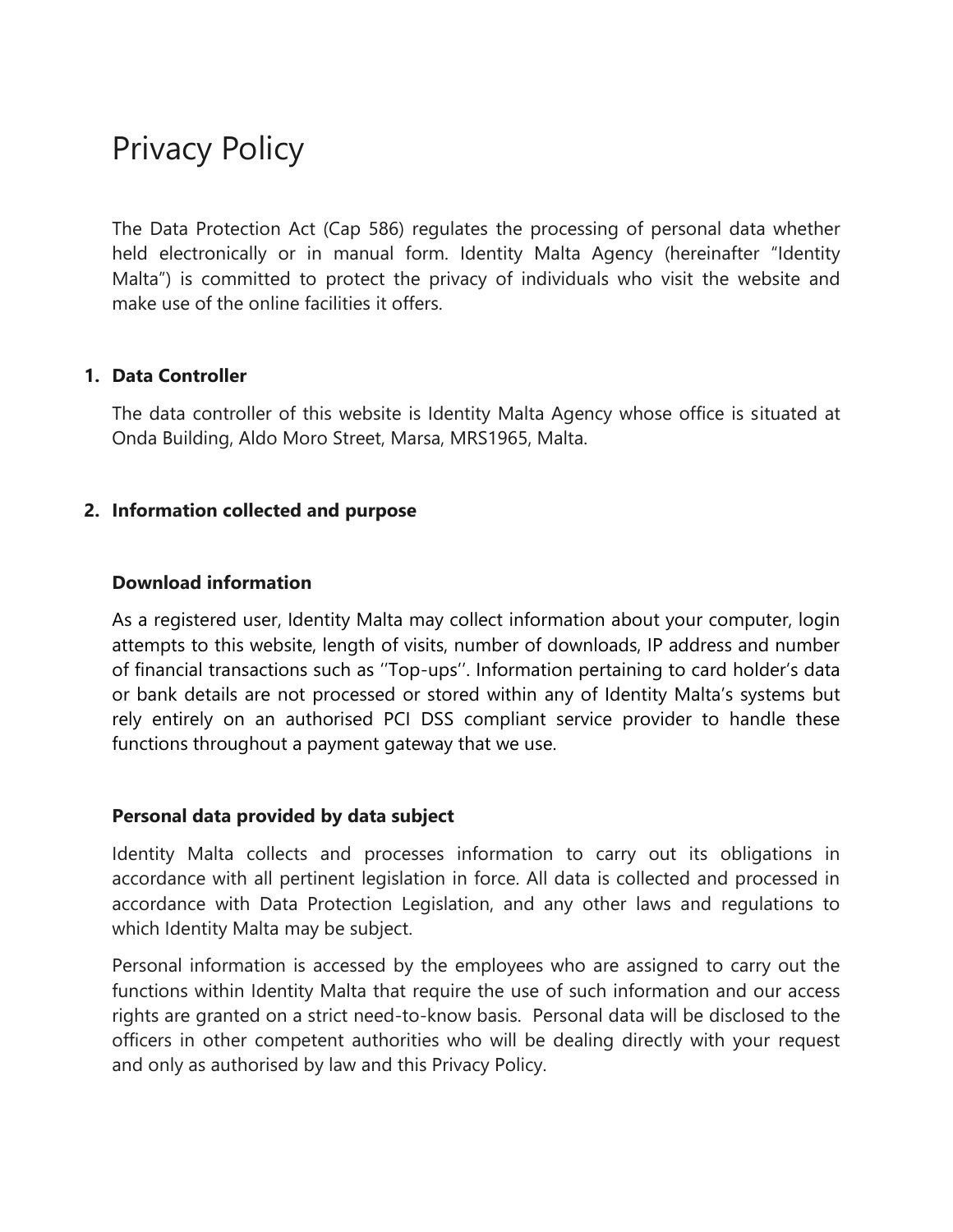The following third parties will receive your personal data for the following purpose(s) as part of the processing activities:

| <b>Third Party</b>        | Place of<br>Establishment                                 | Data Received                                                   | Purposes of<br>Data Transfer                                        | Measures in<br>Place to Protect<br>Your Data                                         |
|---------------------------|-----------------------------------------------------------|-----------------------------------------------------------------|---------------------------------------------------------------------|--------------------------------------------------------------------------------------|
| Avantech<br>Software Ltd. | Malta, EEA                                                | All data submitted to us<br>on our online forms                 | Avantech<br>Software<br>are<br>IT<br>our<br>outsourcing<br>partners | Communication<br>Session<br>Encryption;<br>Encryption<br>of<br>server-hosted<br>data |
| Transactium<br>Ltd        | Central<br><b>Business</b><br>Centre Mdina<br>Road Zebbug | <b>Card Details</b><br><b>Full Name</b><br><b>Email Address</b> | Payment<br>Processing                                               | PCI<br>Level<br>Compliant                                                            |

## **Cookies & Scripts**

Cookies are small data files that the site transfers to the User"s device when the User visits the website. For further information on the cookies and scripts we use, please refer to our **Cookie Policy**.

## **3. Your Rights as a Data Subject**

As an individual, you may exercise your right to access the data held about you by Identity Malta by submitting your request in writing to our Data Protection Officer, whose details are provided below. Your identification details such as ID number, name and surname and address have to be submitted with the request. We do this to validate your claimed identity and to avoid passing on information relating to you to the wrong individuals. In case we encounter any identification difficulties, you may be required to present an identification document before we can process your request further.

At any point in time during our processing of your data, you have the following rights.

Right of access  $-$  You can request a copy of the information that we hold about you.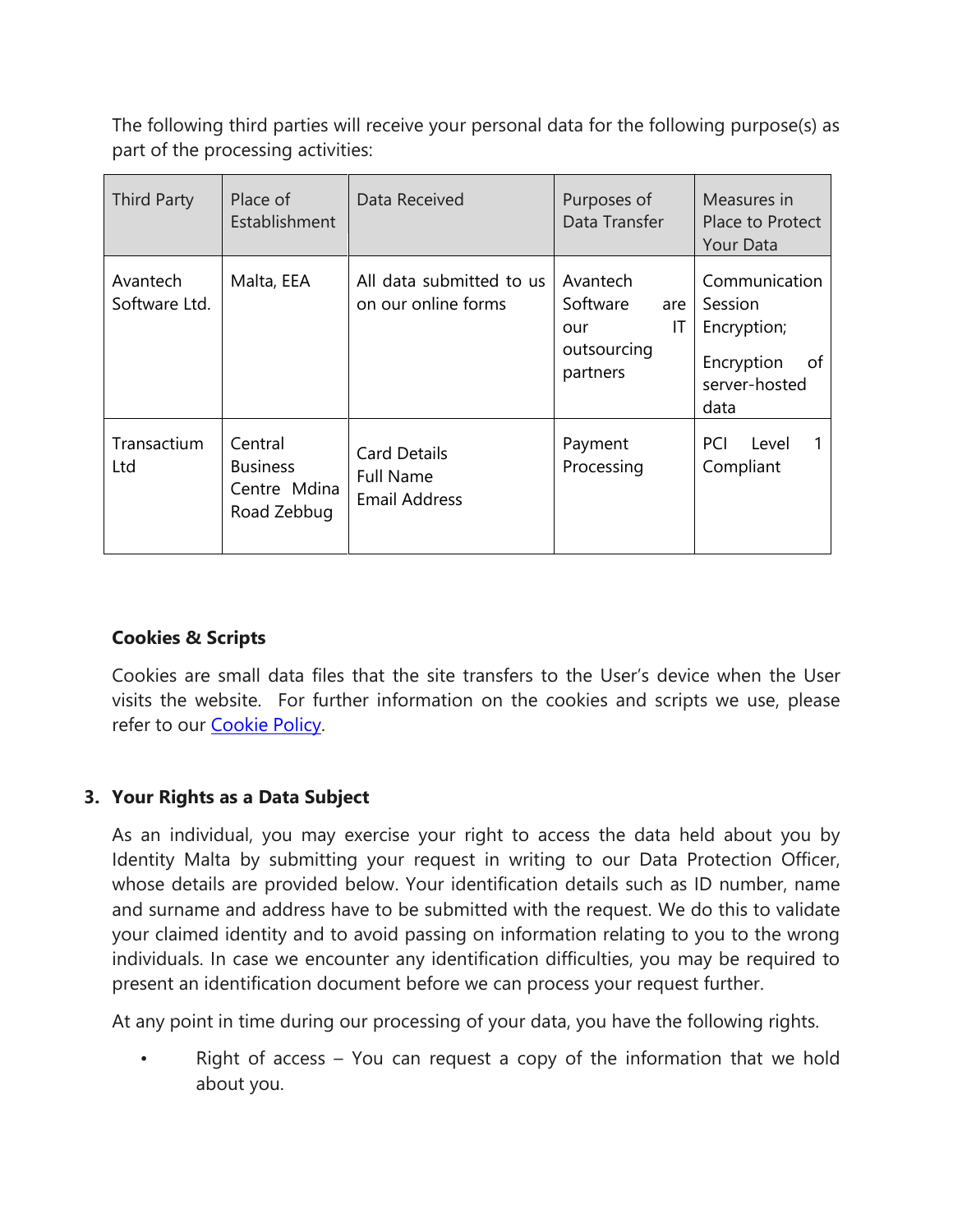- Right of rectification You can ask us to correct data that we hold about you if it"s inaccurate or incomplete.
- Right to be forgotten in some situations, you may ask us to delete all the data we hold about you.
- Right to restriction of processing  $-$  in some situations, you may ask us to restrict the processing of your data.
- Right of portability  $-$  you may ask us to transfer the data we hold about you to another organisation.
- Right to object  $-$  you have the right to object to certain types of processing such as email address communications.
- Right to object to automated processing, including profiling  $-$  you also have the right to be subject to the legal effects of automated processing or profiling.
- Right to complaint about how your personal data is being processed by us, or about how your complaint has been handled, - you can lodge a complaint directly with our Data Protection Officer or the Data Protection Commissioner (https://idpc.org.mt/).

## **4. IMA Data Protection Officer**

Identity Malta"s Data Protection Officer may be contacted:

- a) By post on the following address: Data Protection Officer Identity Malta Agency, Onda Building, Aldo Moro Street, Marsa MRS1965;
- b) By telephone on: +356 2590 4900;
- c) By email on: [dataprotection@identitymalta.com](mailto:dataprotection@identitymalta.com)

## **5. Changes to this Privacy Policy**

If there any changes to this privacy policy, we will replace this page with an updated version. It is therefore in your own interest to check the "Privacy Policy" page any time